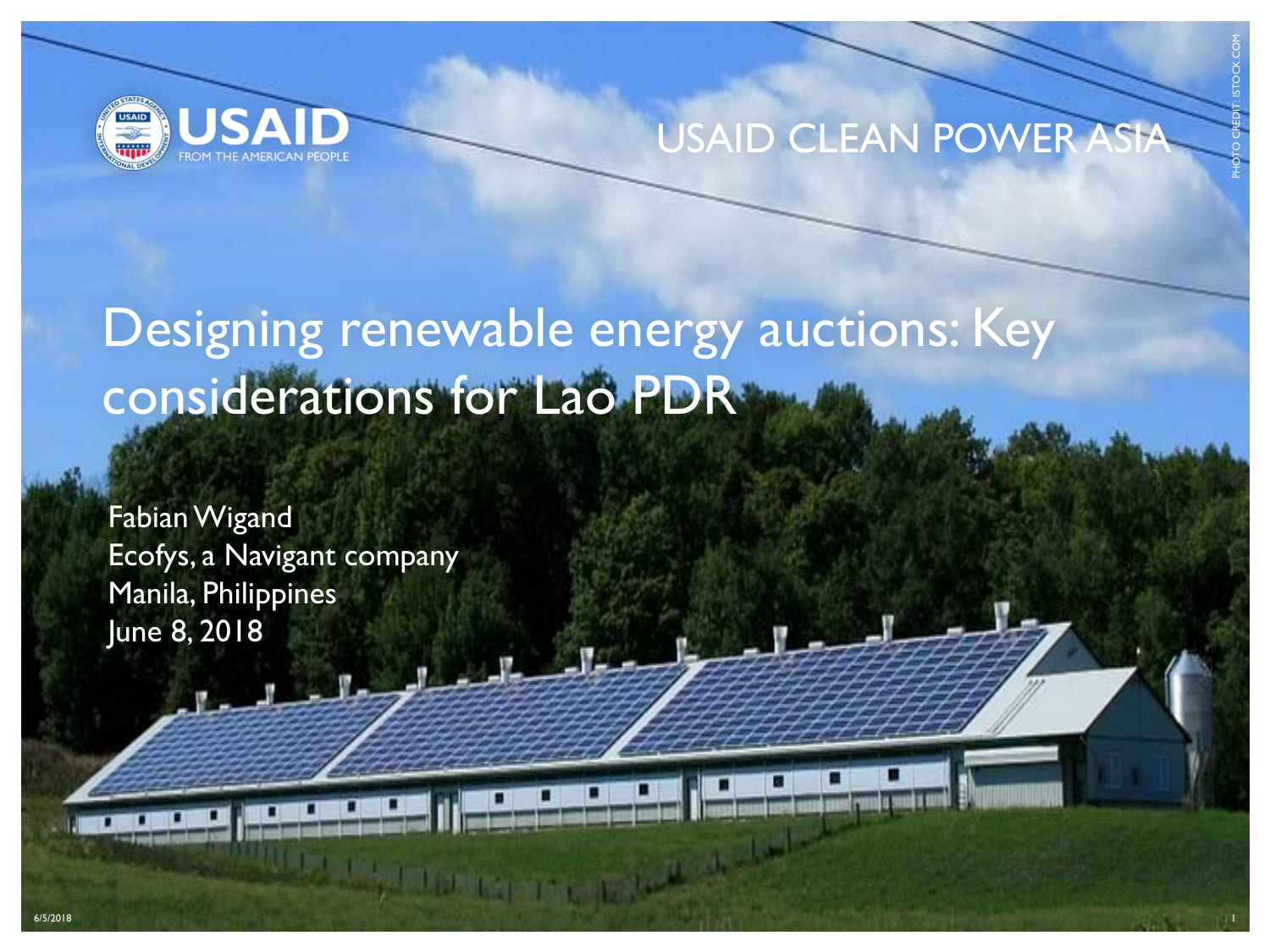

- **1. Navigant**
- **2. Auction results worldwide**
- **3. Design challenges in nascent markets**
- **4. Challenges & considerations for Lao PDR**

**5. Learnings**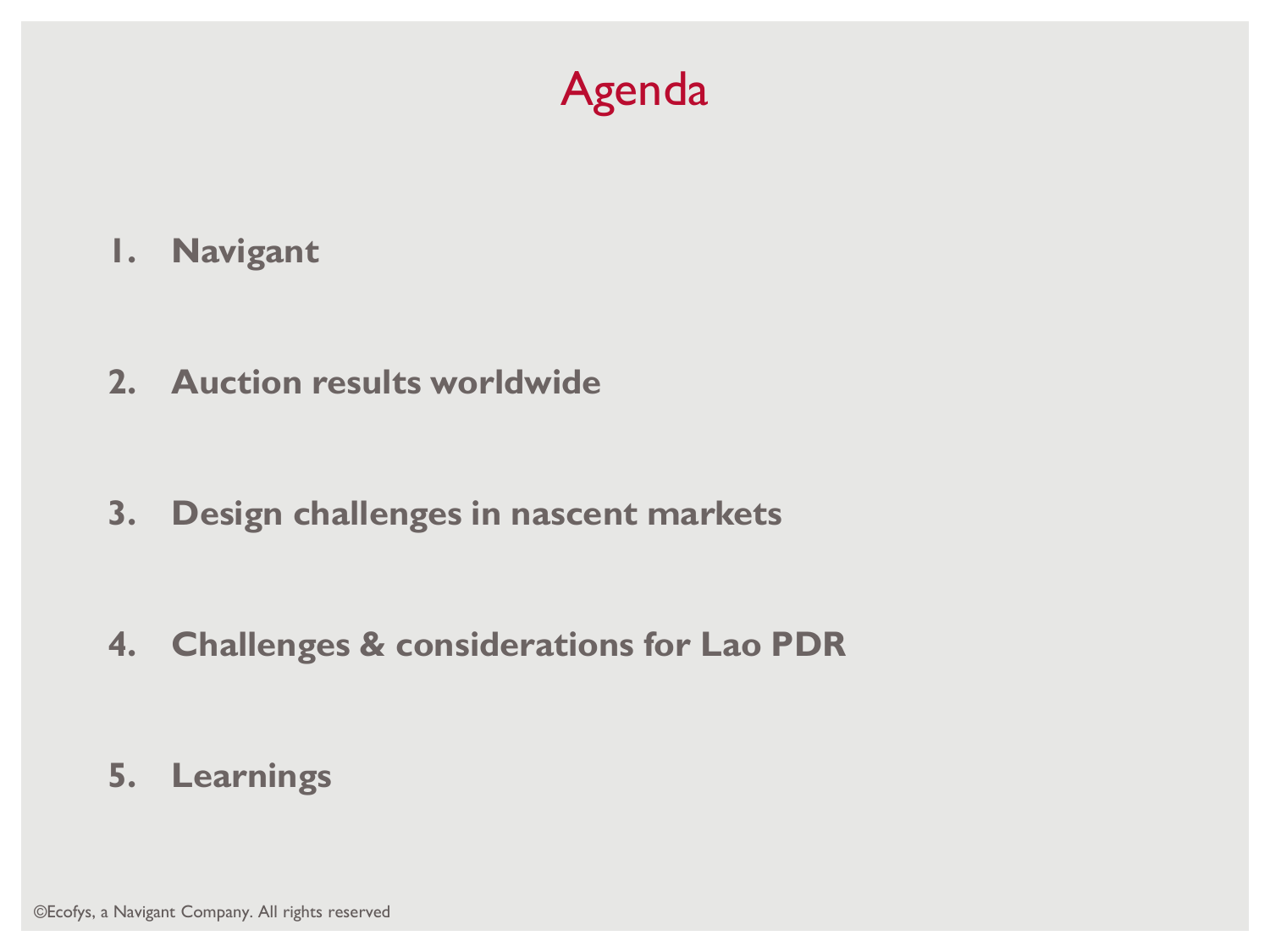#### **ECOFYS** Ecofys – Navigant at a glance A Navigant Company



**Global** consulting company founded in 1984 with the **mission** to enable **sustainable energy for everyone** – since 2016, Ecofys has been part of **Navigant's global Energy practice**



Ecofys has **five offices** in four countries: Utrecht, the Netherlands; Cologne & Berlin, Germany; Brussels, Belgium; London, United Kingdom – as part of Navigant, our experts are based in **more than 60 offices in the US and Canada, Hong Kong, and the Middle East.** Navigant is publicly traded since 1996 (NYSE: NCI), with 2015 revenues of \$919 million, and 60 offices globally.



We have over **600 experts** skilled in energy, climate, environment, economy, communication and law– in 2007, 11 of our experts supporting the Intergovernmental Panel on Climate Change were awarded the Nobel Prize



**More than 20 years of experience in designing and implementing competitive procurement schemes and auctions** for energy. Clients include governments, development agencies, utilities and investors all around the globe.



Our strength lies in our strategic understanding of complex energy and climate transition issues: Ecofys **connects the dots** within the triangle between **governments, energy players,** and **energy-intensive end-users**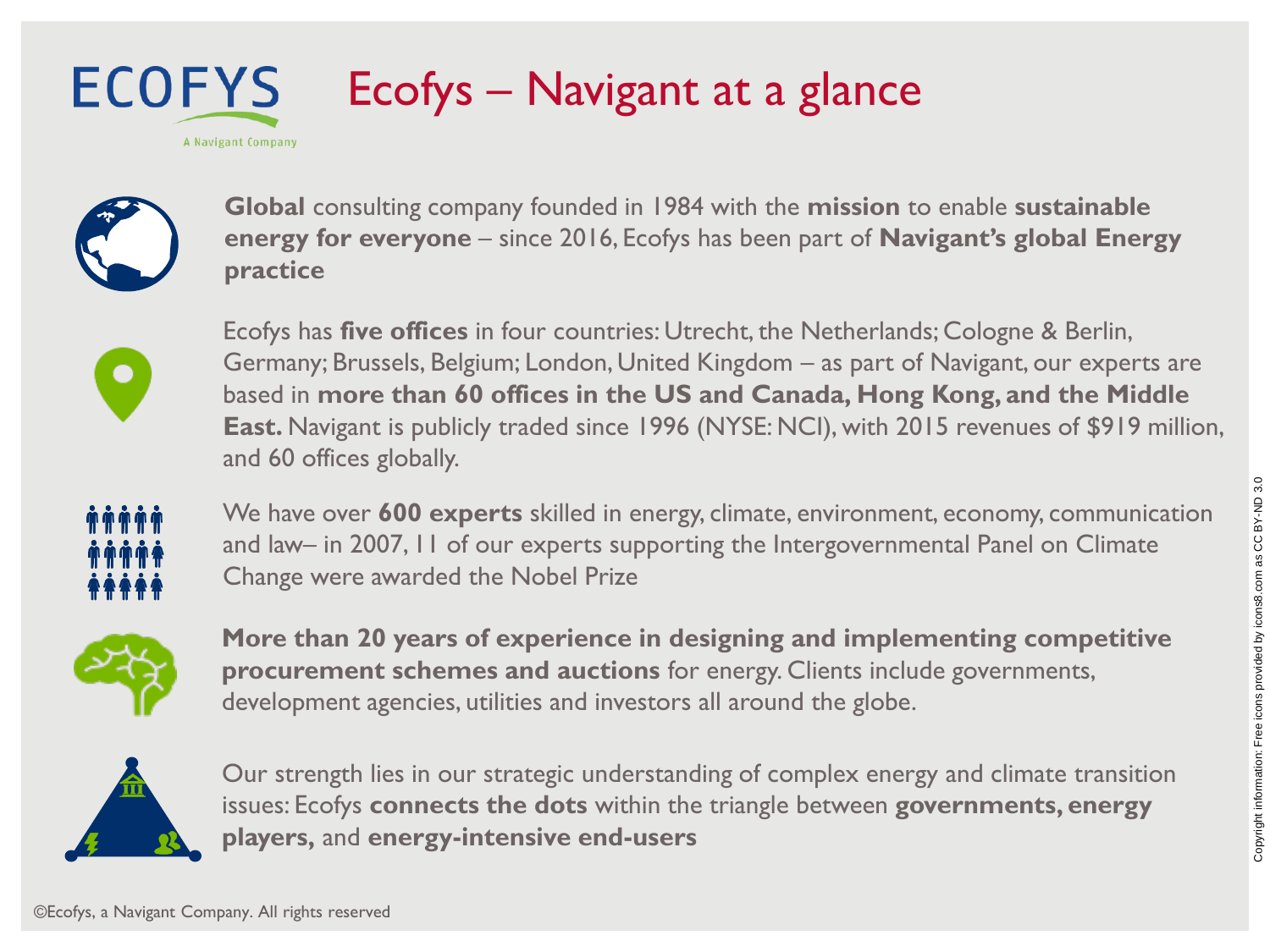### 2. Recent auctions results reflect & stimulate cost reductions



Drivers for recent cost reductions: Components (modules & inverters)! Also reduced project margins through competition, growing experience and rapid price adjustment with auctions

©Ecofys, a Navigant Company. All rights reserved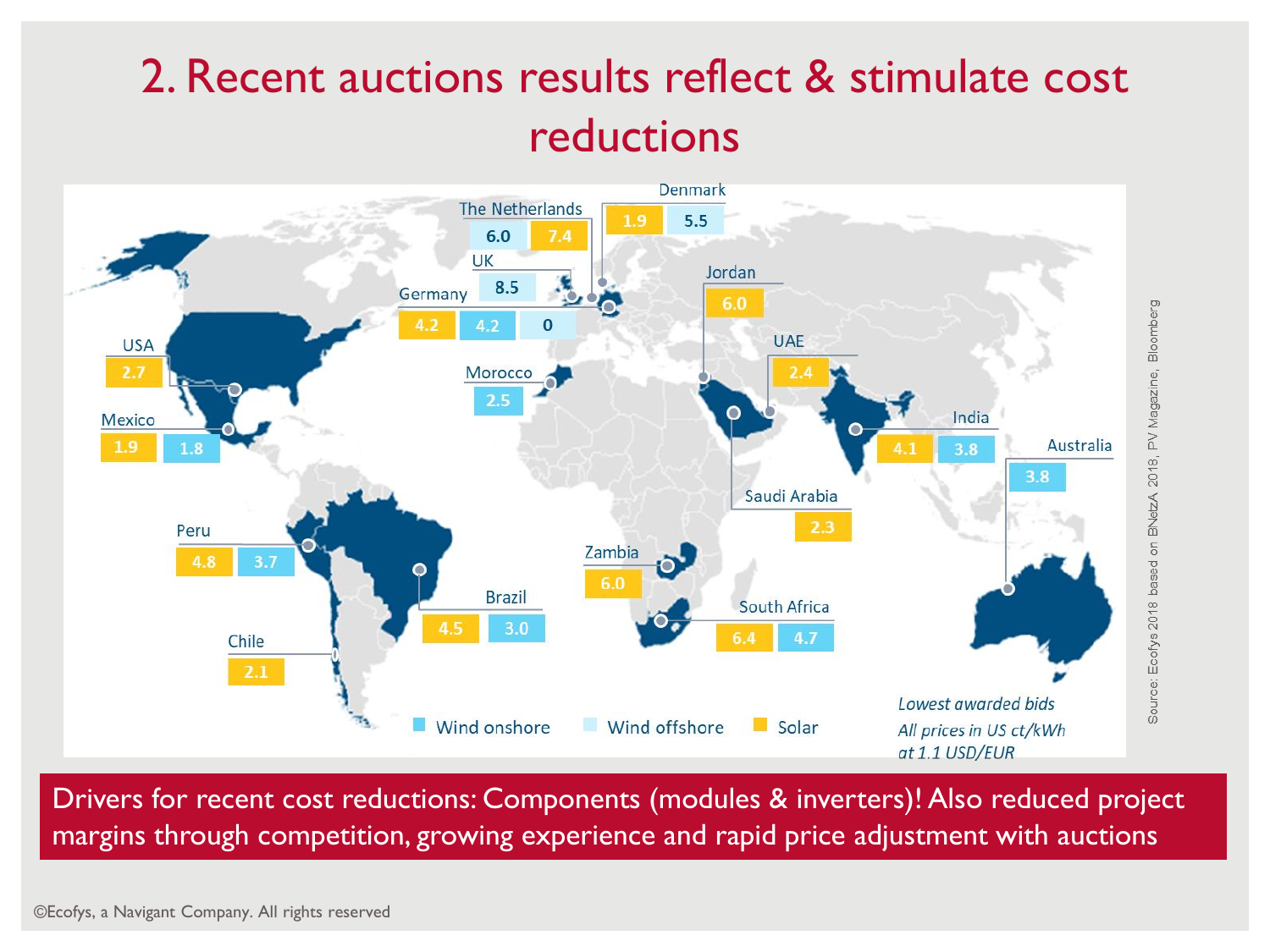### 3. Overview of the auction design process



*In nascent markets, smaller volumes, less experience, lower grid capacity and higher investor risks are often challenges that need to be considered in the design*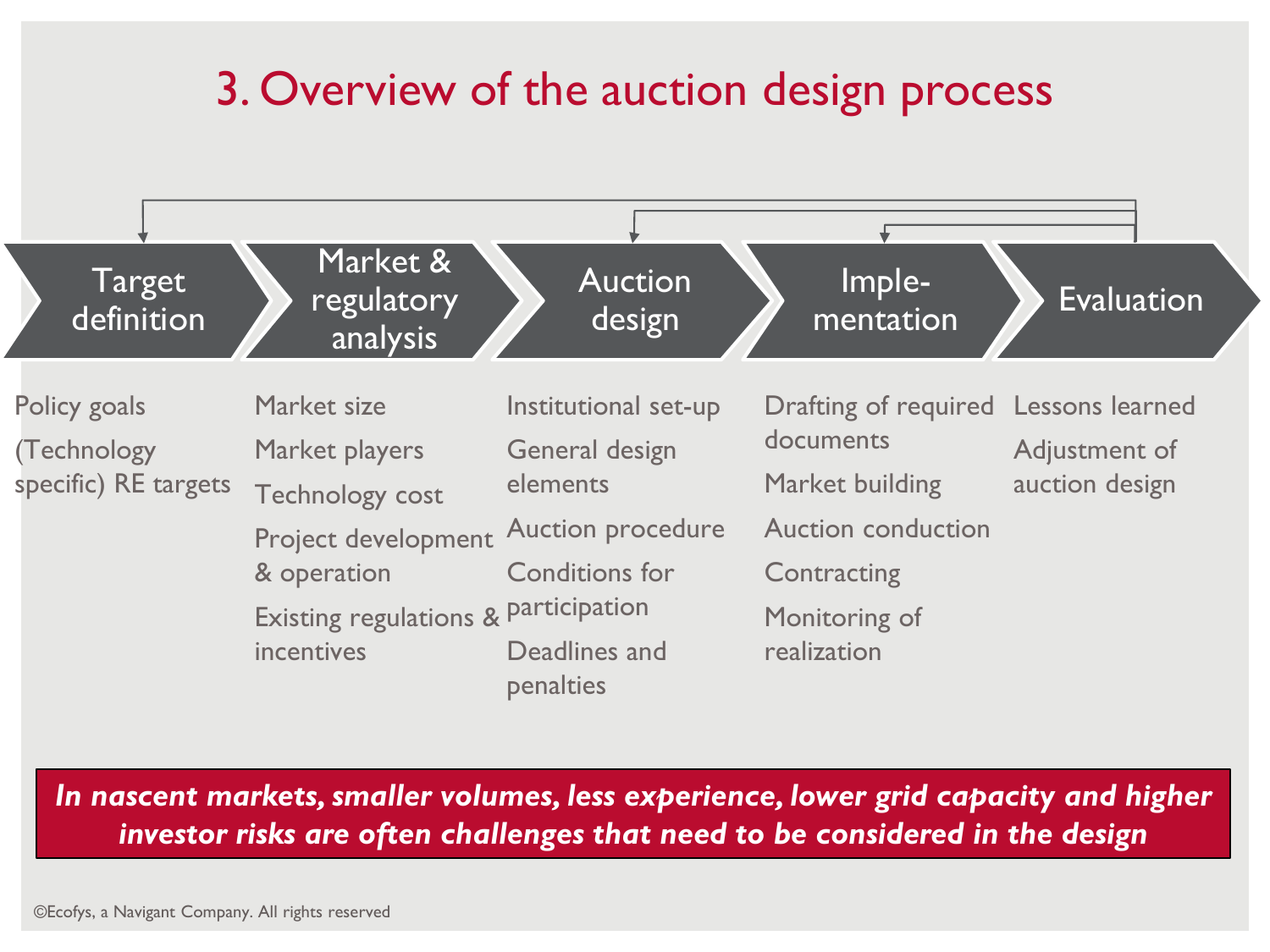### 3. Challenges in nascent markets: Limited competition through small market size

| <b>Challenge</b>                                                                                                | <b>Solution</b>                                                                                                                                    |
|-----------------------------------------------------------------------------------------------------------------|----------------------------------------------------------------------------------------------------------------------------------------------------|
| Not enough actors that bid $\rightarrow$ higher<br>prices & risk of collusion                                   | Market analysis at initial stages of the<br>auction design<br>$\triangleright$ Tailor auction volume to market                                     |
| Limited experience in project<br>development & familiarity with auctions $\rightarrow$<br>risk of winners curse | Build interest & knowledge in market<br>$\triangleright$ Timely information, seminars/trainings<br>for key stakeholders, pre-bidders<br>conference |
|                                                                                                                 | Keep the auction simple - ideally a price-<br>based, static auction                                                                                |
| Risk of sunk costs if no multi-year auction<br>schedule $\rightarrow$ deterts participation                     | Provide multi-year auction schedule                                                                                                                |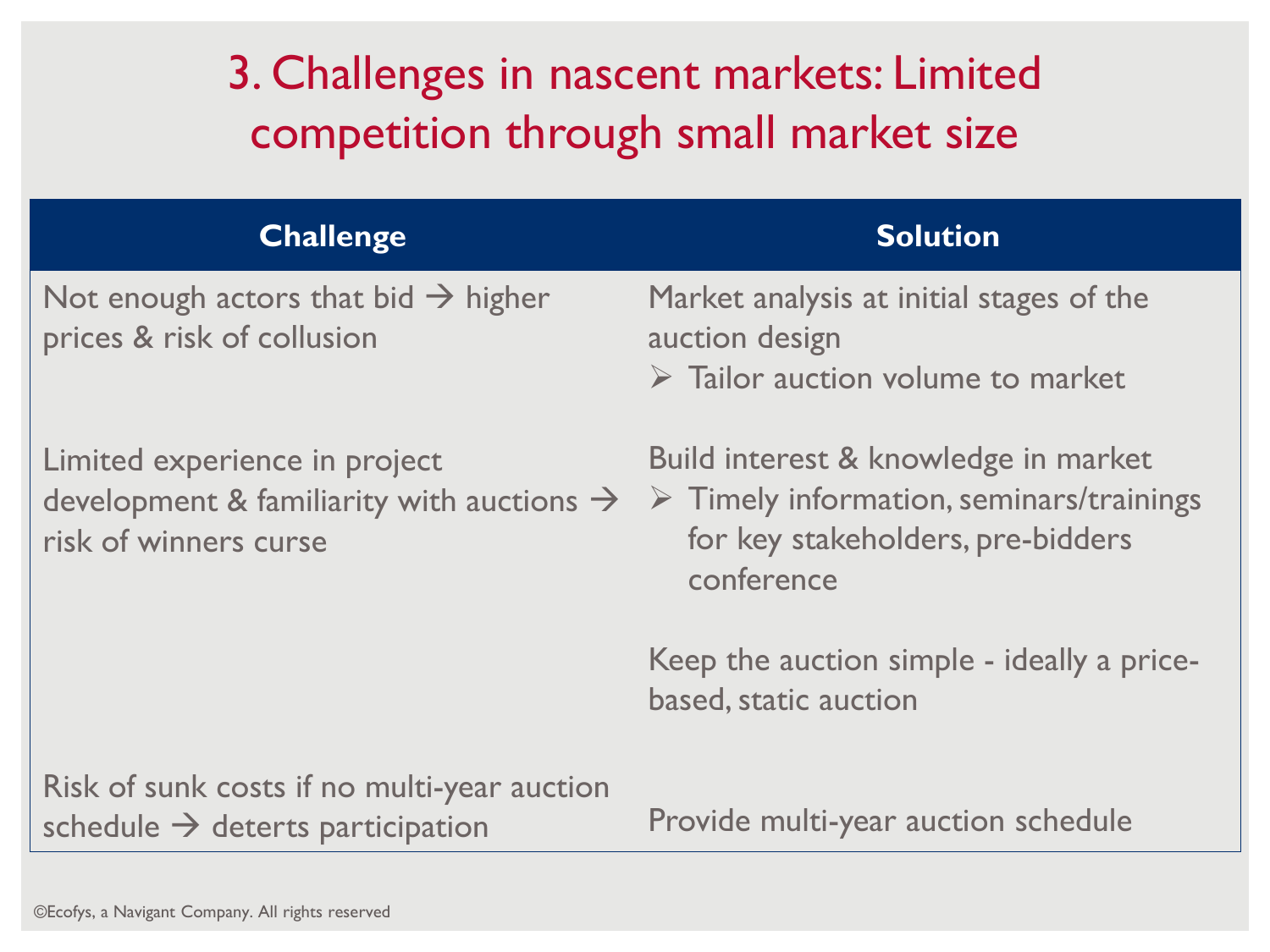## 3. Challenges in nascent markets: Limited grid capacity can increase system costs

#### **Challenge Solution**

In vast countries with small population, pace of grid development often unable to keep up with increasing demands

Stress on the grid is accentuated as RE deployment gains pace  $\rightarrow$  In price-only auctions renewable energy project will be located at best sites, not optimal grid connection

Align grid capacity with RE deployment, restrict project sites to areas with existing/planned grid availability

- E.g. government-sited auctions (Zambia, Dubai)
- E.g. Renewable Energy Development Zones (South Africa)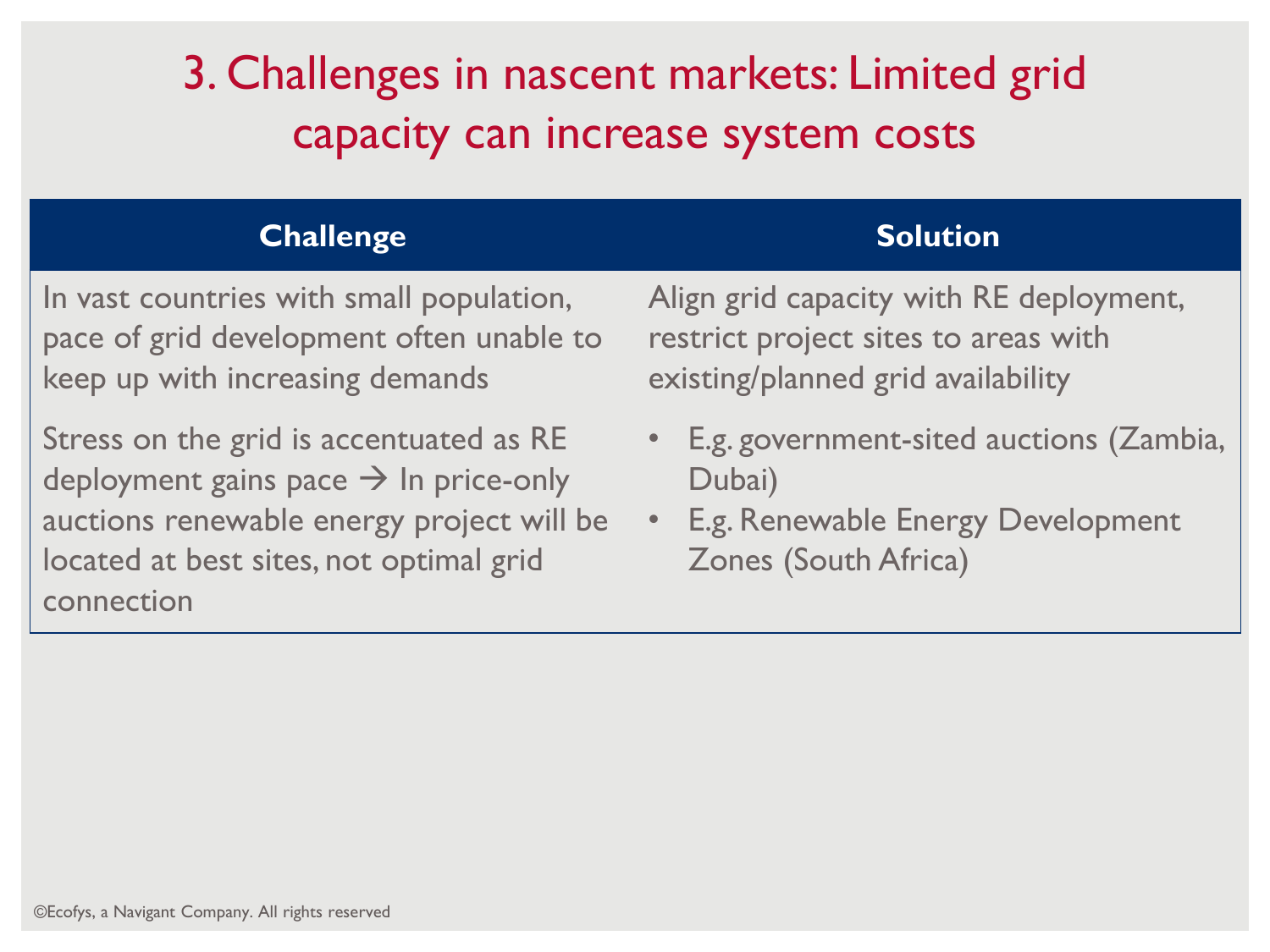# 3. Bankable PPAs address off-taker, political and currency risks

*Often nascent RE markets struggle with investor security*

| <b>Challenge</b>                                      | <b>Solution</b>                                                                                                |  |  |
|-------------------------------------------------------|----------------------------------------------------------------------------------------------------------------|--|--|
| <b>Off-taker risk</b>                                 | <b>Off-taker risk</b>                                                                                          |  |  |
| Dispatch risk: Risk that off-taker<br>curtails        | Dispatch risk: Curtailment compens.                                                                            |  |  |
| Credit risk: Risk of default of off-taker             | Credit risk: Partial risk guarantees                                                                           |  |  |
| <b>Political risks</b>                                | <b>Political risks</b>                                                                                         |  |  |
| Expropriation, contract breach,<br>changes in law/tax | Political risk insurance, include risk<br>elements in PPA, international<br>arbitration for dispute settlement |  |  |
| <b>Currency risk</b>                                  | <b>Currency risk</b>                                                                                           |  |  |
| Currency fluctuations & exchange<br>controls          | Denominated/linked tariff to debt<br>currency, allow transfer of revenues<br>abroad                            |  |  |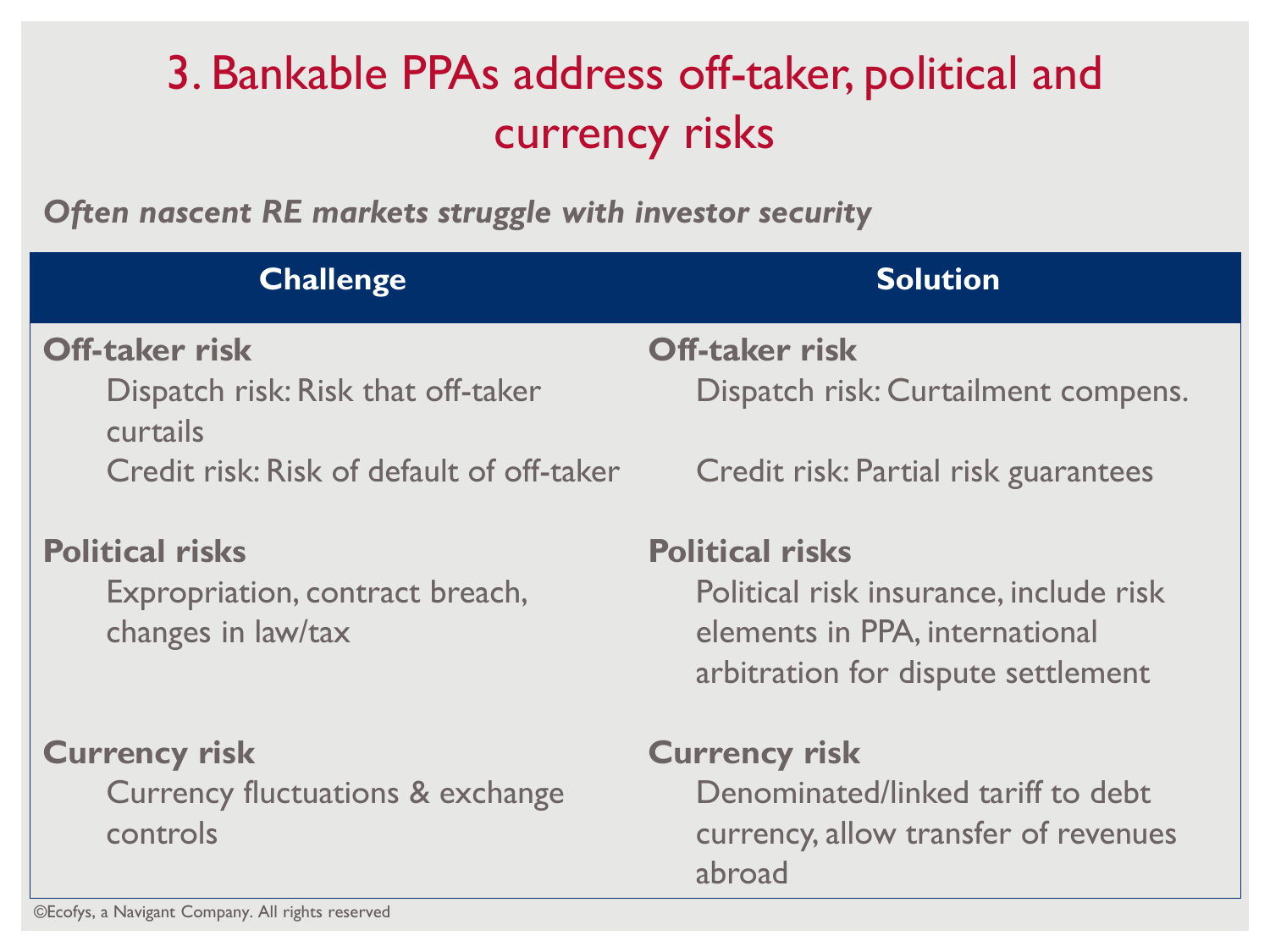# 3. Elements of bankable PPAs: Country examples for benchmarking

|                                  | <b>Brazil</b>           | <b>Moroc-</b><br>co | <b>South</b><br><b>Africa</b> | <b>UAE</b>     | Your<br>country            | <b>Risk Factors</b><br><b>Payment</b>                  |
|----------------------------------|-------------------------|---------------------|-------------------------------|----------------|----------------------------|--------------------------------------------------------|
| Payment                          | 3                       | $\overline{4}$      | $\overline{3}$                | 5              | ?                          | <b>Risk</b><br><b>Site and</b>                         |
| <b>PPA</b>                       | $\overline{4}$          | $\overline{4}$      | $\overline{4}$                | $\overline{4}$ | ?                          | <b>PPA</b><br>connect                                  |
| <b>PPA</b><br>duration<br>(>15y) | $\overline{4}$<br>(20y) | 5<br>(25y)          | $\overline{4}$<br>(20y)       | 5<br>(25y)     | $\boldsymbol{\mathcal{V}}$ | <b>PPA</b><br>History of<br><b>RES /</b><br>duration   |
| Take-or-pay<br>offtake?          | $\overline{4}$          | $\overline{4}$      | $\overline{4}$                | $\overline{4}$ |                            | <b>Commit</b><br>Take-or-<br>ment to<br>pay?           |
| Currency<br>Indexation           | $\overline{3}$          | $\overline{4}$      | $\overline{2}$                | 5              | $\boldsymbol{\mathcal{P}}$ | <b>Currency</b><br>Long<br>Indexat<br>term             |
| Long term<br>Finance             | $\overline{3}$          | $\overline{4}$      | $\overline{4}$                | 5              |                            | --Brazil<br>-Morocco<br>-South Africa<br>$-$ -UAE      |
| Commitmen<br>t to RES            | $\overline{4}$          | 5                   | $\overline{3}$                | 5              | ?                          | $5 =$ Highly attractive $1 =$ Unattractive / high risk |
| History of<br>RES / IPPs         | $\overline{4}$          | $\overline{4}$      | $\overline{4}$                | 5              | $\ddot{\cdot}$             |                                                        |
| Site and<br>connection           | 3                       | 5                   | 3                             | 5              | 1                          |                                                        |

©Ecofys, a Navigant Company. All rights reserved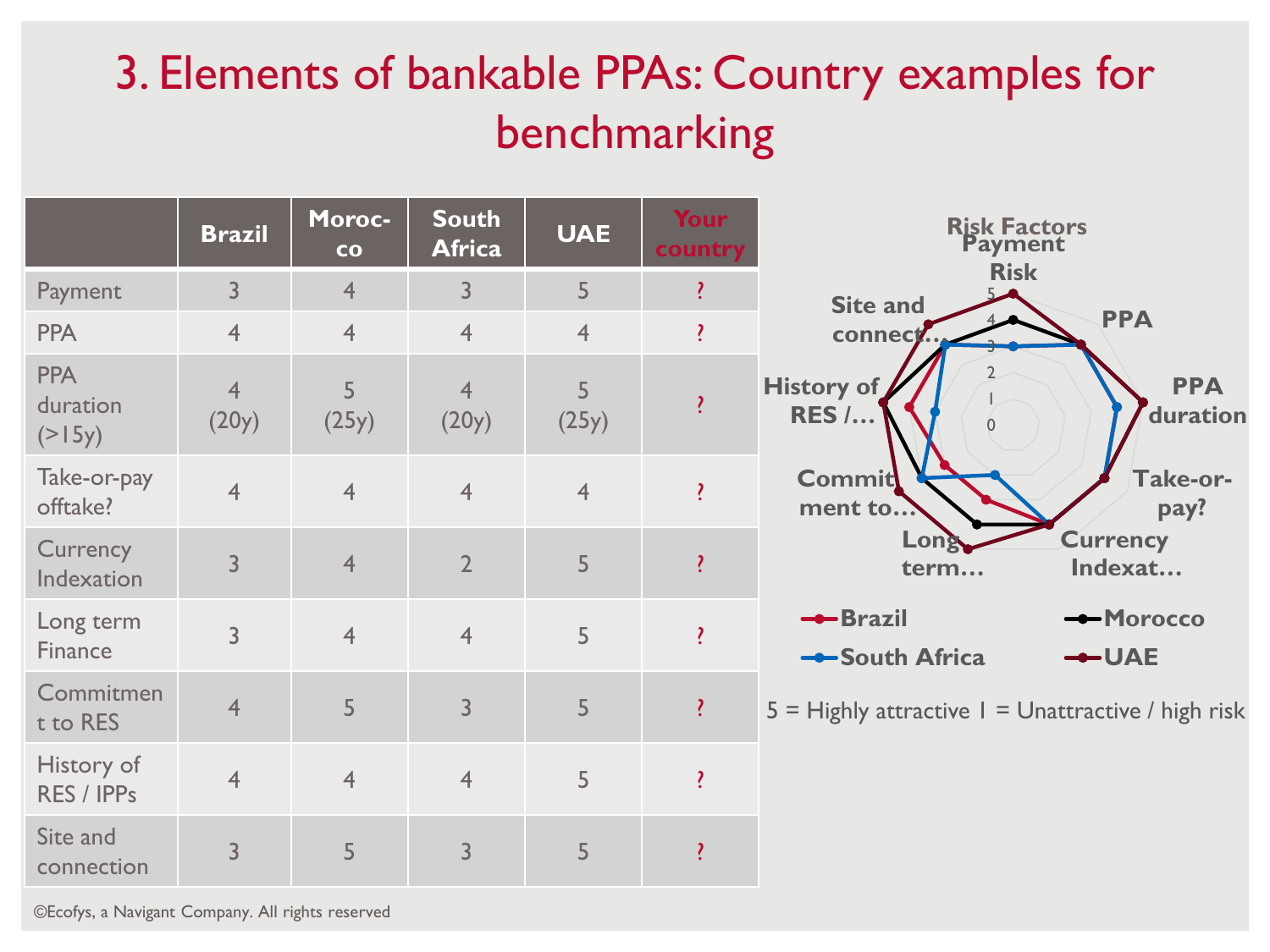# 4. Examples from Lao PDR: Conditions, challenges and solutions

#### **Conditions in Lao PDR**

- Small market (~7GW installed capacity)
- Large hydro capacities, costly imports in dry season yet overcapacity (& exports) in wet season
- Aim to increase renewable energy to 30% of demand by 2025
- Some experience with roof-top PV, less with ground-mounted (but several projects predeveloped)
- Experience with hydro Independent Power Producers
- Solar auction will be a pilot

#### **Challenges & solutions considered in auction design**

- New, small PV market  $\rightarrow$  Auction marketing, considering selection & predevelopment of site by government to reduce bidder risk
- Limited grid capabilities  $\rightarrow$  Auctioned sites near load centers, either preselected site or area with sufficient grid capacity
- Low country & off-taker ratings  $\rightarrow$  int. arbitration of contract, (some) compensation if curtailment, considering off-taker guarantees
- Complex land-use regulation  $\rightarrow$  Predevelopment of site with permits considered

#### *Note that solar auction design for Lao PDR is not yet concluded*

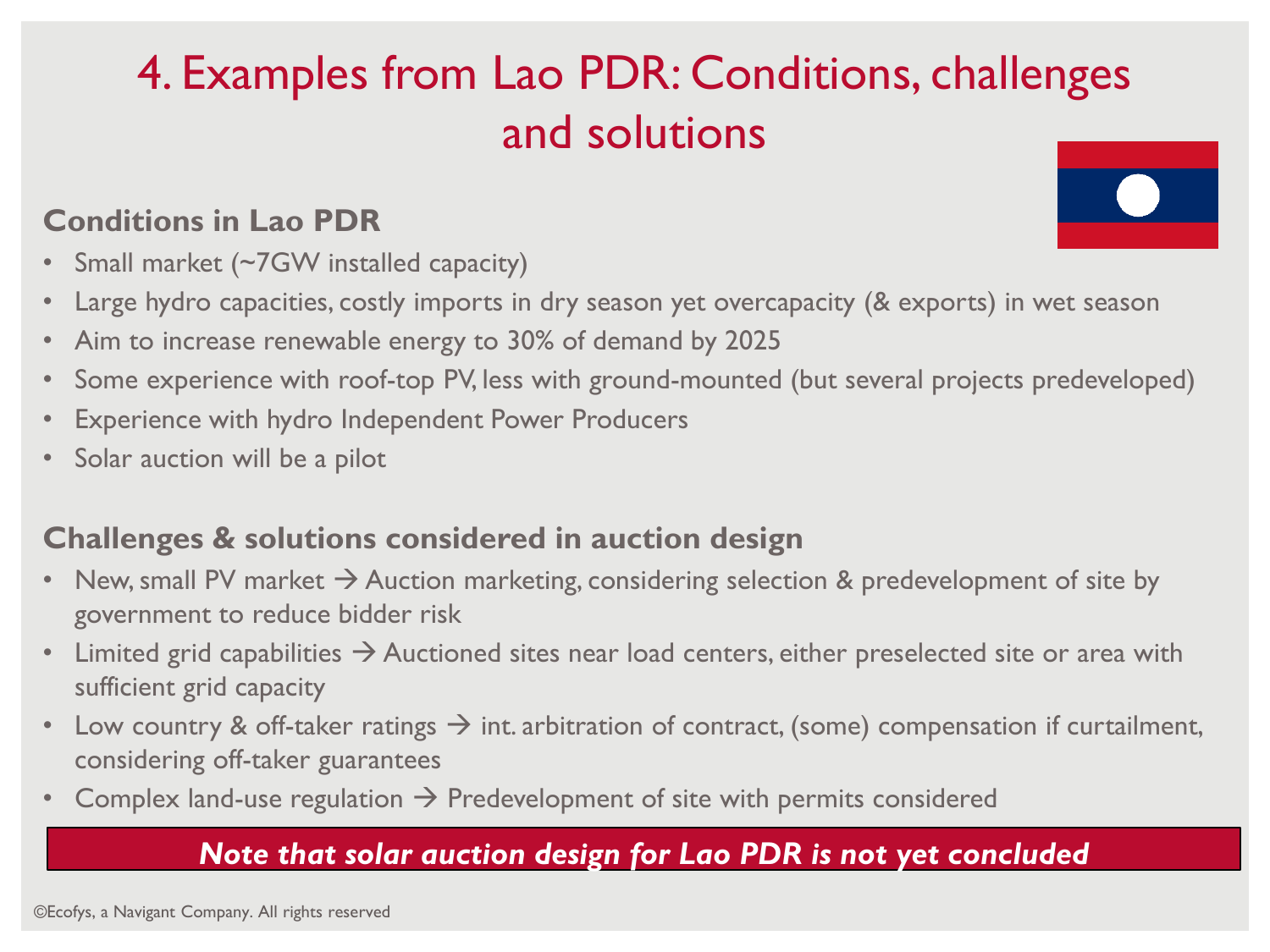# 5. Learnings

- Renewable energy auctions are increasingly implemented worldwide, with resulting bid prices reflecting and stimulating further cost reductions.
- Policy makers have to adapt the auction design to the policy goals and the market environment.
- Limited competition, grid capacity, and the level of risk and cost finance are key challenges nascent markets face when designing and implementing RE auctions.
- Knowing & building the market, simple and transparent auction rules, aligning RE and grid deployment, and designing bankable PPAs can contribute to addressing these challenges.